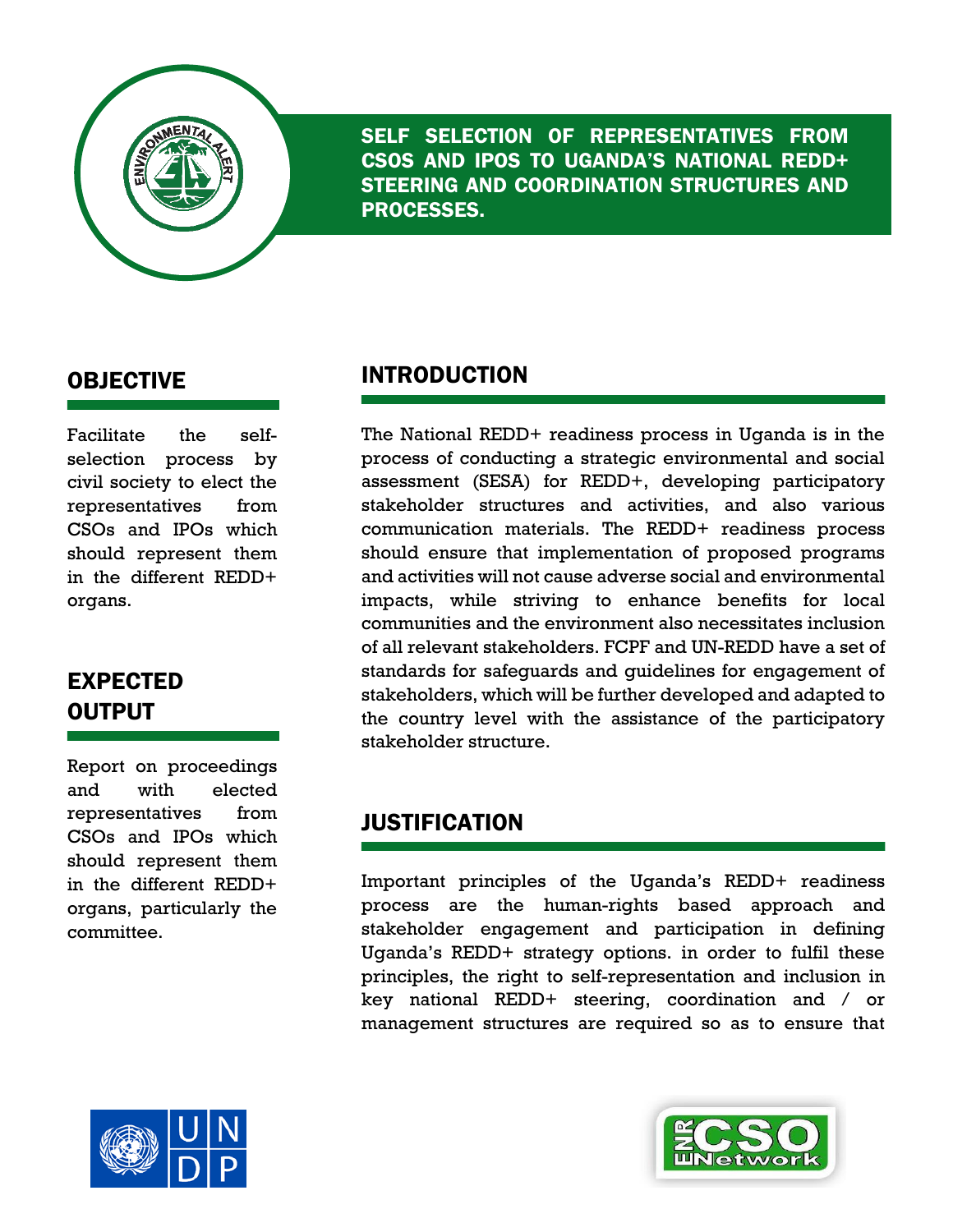CSOs and IPOs can fully participate, contribute, influence and help set priorities in the REDD+ process in their country. It is important to ensure that informed representatives of CSOs and IPOs follow the national REDD+ process at close range to represent the views of CSOs and IPOs. A self-selection process by civil society to select representatives from CSOs and IPOs which should represent them in the different REDD+ steering and coordination structures and processes was proposed. It is critical that the representatives are legitimately elected by a broad constituency so as to have the necessary mandate and credibility to truly represent their constituencies, as well as the support of an advisory and accountability framework. REDD+ secretariat thus, requested the representative of CSOs on the WESWG (environmental alert) to convene and or host the meeting that would ensure self-selection and validation of CSOs and IPOs to the committees.

### PROPOSED APPROACH AND METHODOLOGY

- a) In order to achieve the above objectives, EA will employ highly participatory and interactive methods, tools and approaches including Focused Group Discussions, consultations and validation workshop to ensure successful self-selection process is undertaken by participants to elect the representatives from CSOs and IPOs which should represent them in the different REDD+ organs, especially the committees.
- b) In addition, EA will mobilise its members including CSOs and IPOs, support and facilitate analysis of existing members selected by REDD+ Secretariat engagement of IPOs and CSOs to address challenges of Legitimacy of the mandate to represent the constituencies and unclear mechanisms for the representatives to solicit views and provide feedback to their constituencies. EA hopes that through this meeting, members will be able to validate and or endorse, and where applicable re-electing members to the structures highlighted in the TORs.
- c) Literature review of available relevant documents to generate relevant content for the presentations (session to bring everyone on board (objectives of REDD+, expected outputs and priority areas);